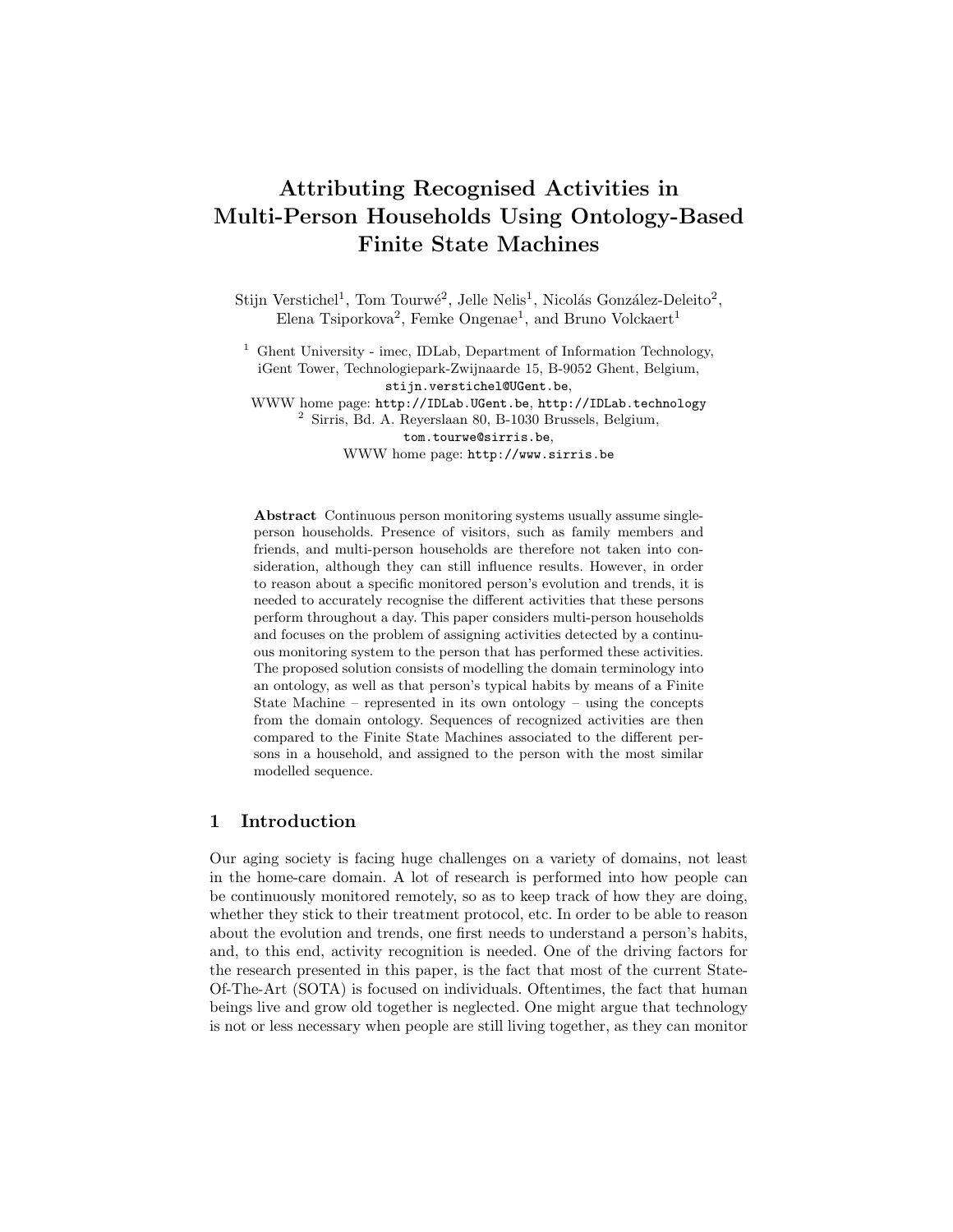one another, but this is certainly not always the case. Some people already are mentally or physically less able to care for themselves, let alone for a partner or someone else living in.

A wearable cannot uniquely identify a person, as, per se, it is unaware of who is wearing it. The system should therefore allow to link a wearable with a person (e.g. by its unique name or an ID). Environmental sensors – sensors placed in the living environment of a resident, e.g. Passive Infrared Sensors (PIR) sensors, ambient temperature sensors, etc. – that complement the wearable can pick up signals from other (non-)monitored persons. Such sensors can also identify a person, in case the person wears a tag, when its (unique) signal is captured by a tag reader, e.g. in a specific room of the household. Current monitoring solutions do not deal with this multi-person situation. Even in single-person households, visitors can be present. In order to correctly analyse a person's daily living habits, these potential problems need to be properly catered for.

This paper investigates multi-person scenarios and more specifically focuses on the problem of assigning a recognised activity to one of the persons present in that environment. Conceptually, the following approach has been taken to tackle the aforementioned research challenge. Residents in a household have been asked to keep a diary of their daily activities. This diary is then used to generate a model that captures the typical activities that follow one another, with appropriate guards (e.g. the resident only takes a shower when he/she has gotten out of bed). In this work, a Finite State Machine (FSM) has been chosen as supporting technology. In principle, this FSM can be generated based on other data, where such patterns of daily living have been identified from historical data. The FSM-based approach does not assign single activities to a single resident directly, but considers whether an activity that is observed fits a (set of) FSMs that are linked to (a) user(s). Since each user has its own FSM, one strives to end up with a single FSM linked to that activity, which basically then assigns that activity to the resident corresponding to that FSM.

Using the fixed scenario below, i.e. the morning scenario at an elderly couple's place, the developed algorithms and services can be validated and demonstrated and is used throughout this paper as a running example. The scenario requires a number of sensors to be installed at the household to detect the correct activity (later on referred to as ACTIVITY PROFILE) performed by the persons in that household. The goal of the activity attribution is to automatically distinguish which person is doing which activity in a multi-person household setting.

- 1. One person wakes up at 7:00,
- 2. and starts preparing breakfast at 7:02.
- 3. The second person wakes up five minutes later,
- 4. and takes a shower at 7:07.
- 5. They have breakfast together at 7:20.
- 6. One of them starts reading the newspaper at 8:00, and
- 7. the other one takes a shower at 8:00.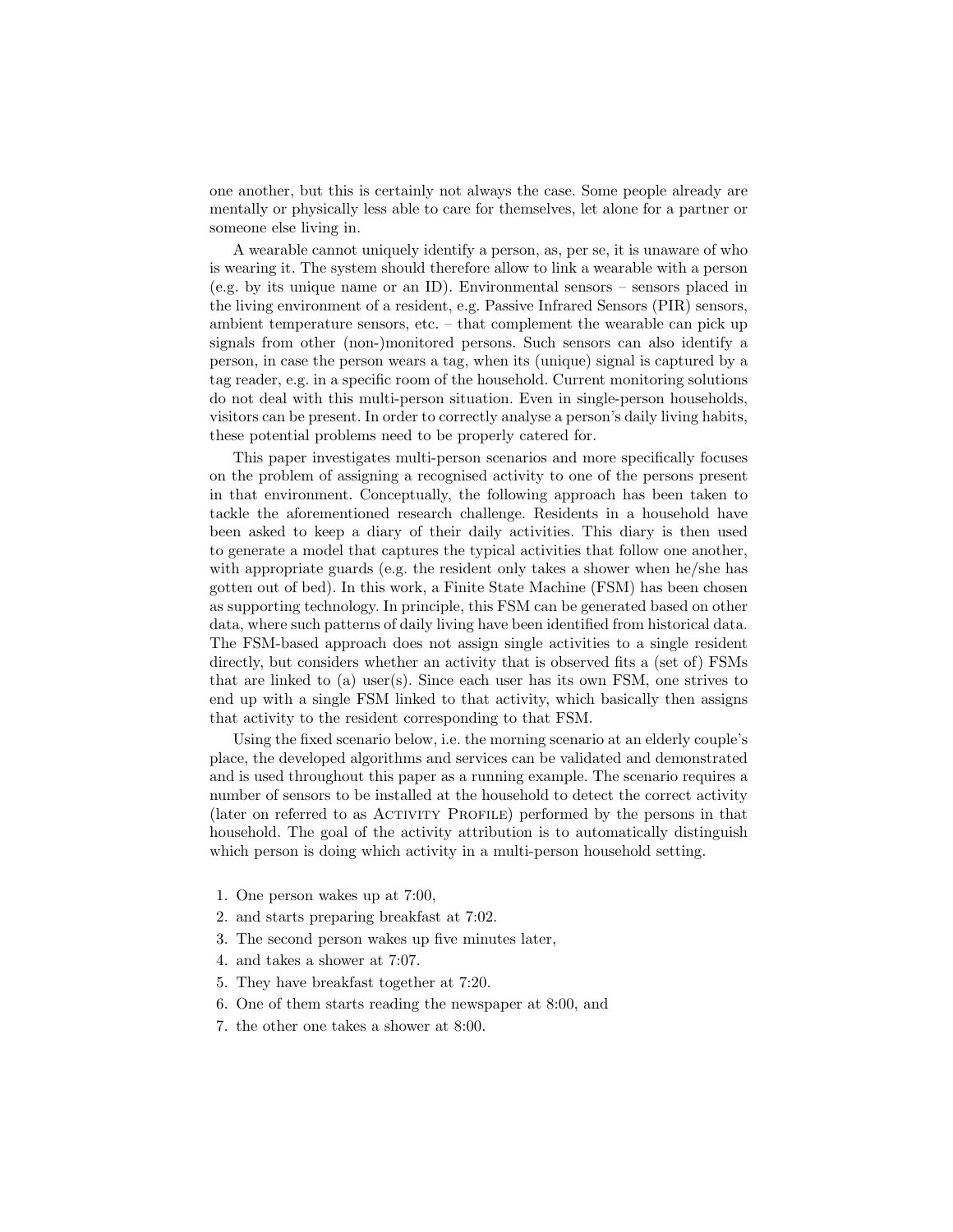The research presented in this paper was conducted in close collaboration with partners in the SMARTpro project.<sup>3</sup>.

In this section the context of the research challenge has been sketched. The adopted technologies, the actual ontology decomposition and the software architecture of the presented solution are detailed in Section 3 to 5. The next section, Section 2 introduces relevant related work. This paper is concluded in Section 6.

# 2 Related Work

Research presented at the Pervasive Health Conference in Oldenburg, 2014 [6], lists a number of algorithms and platforms for household activity monitoring. The authors rightly claim that those systems, however, are either limited to the tracking of a single-person household or otherwise are complex to install. Two studies have been presented, namely  $(i)$  a feasibility study on the usage of binary sensor networks and  $(ii)$  a test on the effectiveness of the multi-hypothesis tracking algorithm, based on data from two people residing in a living lab from the Washington State University. In future work, the focus lies on reliable generation of correct topology graphs as well as on the improvement of the algorithm itself, eliminating inaccuracies introduced when multiple people are present.

Another interesting approach can be found in this thesis proposal [11]. Although the research focuses on a single-person household, the topics are interesting in the context of actual activity determination (later on referred to as Activity Profile) as a pre-processing step before the problem of a multi-person household can be investigated. A historic overview on automatic health monitoring, people tracking and activity recognition is presented as well as an extensive list of completed work, including research on the use of binary sensors, the algorithms for Simultaneous Tracked And Recognition (STAR) through the adoption of Bayesian networks, classical data association methods and particle filter implementations. Furthermore, improvements on the current SOTA are presented as well as the results of experiments on real and simulated data.

The algorithm and framework presented and evaluated in [9] enables resident counting using simple (non vision-based) sensors. This initial work assumes a number of preconditions which limit its current usage, such as the pre-definition of the number of residents.

The evaluation of the algorithms presented in [8] is based on simulated data and limits its scope on the tracking of moving objects in a binary sensor network. This means that the aspect of activity recognition is not taken into account. Still, the research results tackle the issue of multiple moving objects (or in our case residents) in non-disjoint areas.

Although [10] in itself does not present technical SOTA in terms of platforms, software or algorithms, it does provide an argumentation of why the roll-out of sensors in the homes, together with the appropriate autonomous evaluation algorithms and tool-support, is beneficial for the overall well-being and living conditions of the residents. Specific official medical and clinical-trial-validated tests

 $3$  http://smart-pro.eu/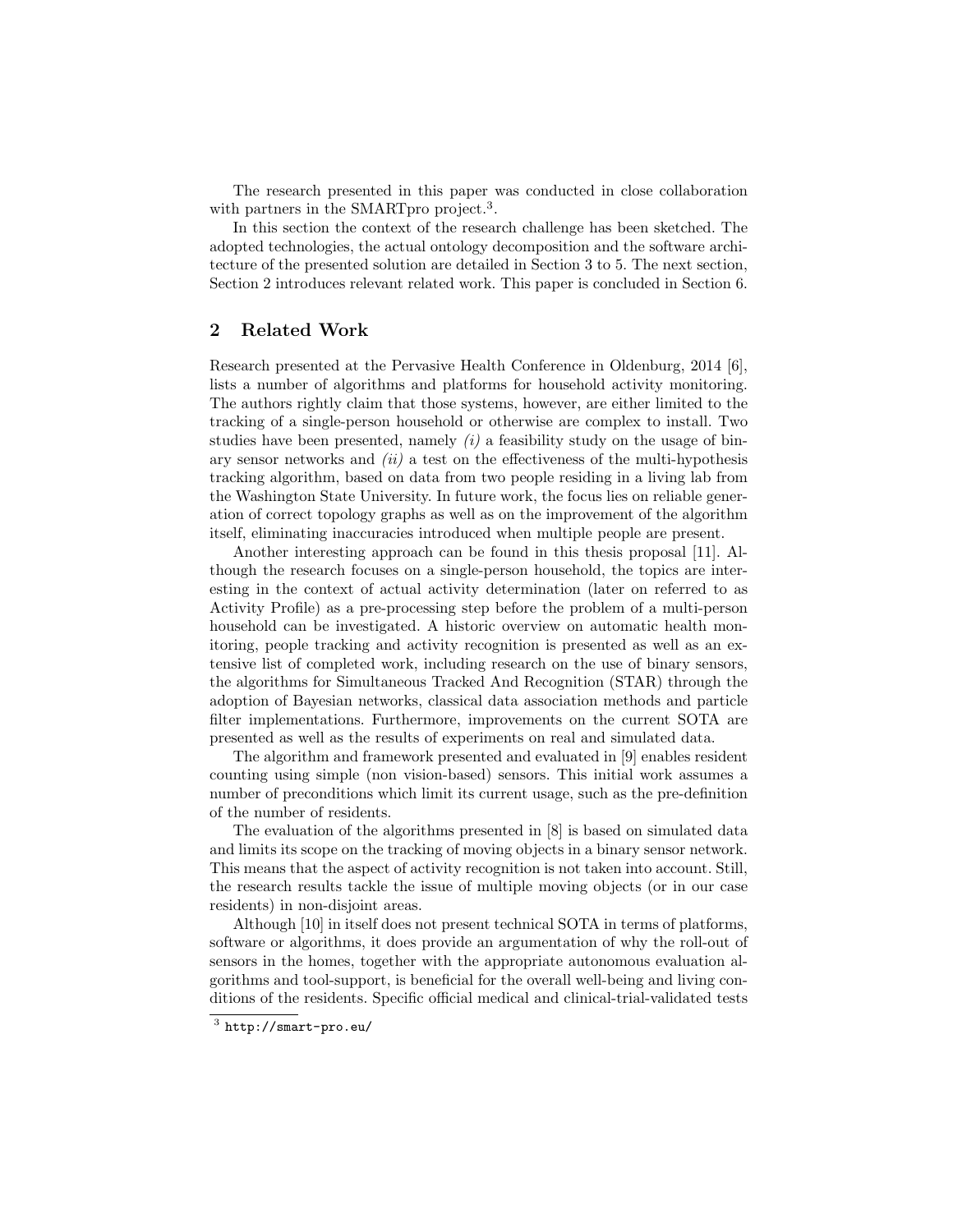are performed by medical professionals on elderly people to score their mobility and capability in daily living, etc. However, those tests are only performed every now and then by the doctor, in a professional care setting, and thus only take into account long-term evolution. This could be one of the major arguments for enabling more frequent assessments in domestic environments and as such more fine-grained monitoring of the patients evolution and this in the comfort of their own home.

The authors in [4] highlight two important barriers for wide-scale installation of sensor networks in a residential setting, namely the cost of installation and perhaps even more important, making sense of all that captured data. Results are presented from a data collection exercise, using three sensors at 17 households and adopting a black-box style algorithm to describe typical user behaviour, starting from 55 days of unannotated data.

# 3 Defining the Household / Activity Vocabulary

The heart of our proposed system is based on semantic technologies. An ontology is used to fix the vocabulary used throughout this system. This vocabulary is modelled into a taxonomy, in which relationships (i.e. properties) and constraints (i.e. axioms) link the terms of this taxonomy together. The generic ontology structure is graphically illustrated in Figure 1. To keep the ontology properly maintainable, adaptable and configurable, it has been split up in a number of re-usable ontology modules. All those ontology modules model a specific part of the domain. Should the scenario evolve in such a way that certain aspects are not needed anymore, then the import approach can be modified in such a way that the redundant modules are omitted.

The following subsections detail the purpose and the contents of the actual domain ontology modules.

### 3.1 SMARTpro BASE Taxonomy

All common concepts representing the minimal ontological commitment are included in the SMARTpro Base ontology module, which is illustrated in Figure 2.

# 3.2 SMARTpro DOMAIN Taxonomy

Each taxonomy module in this subsection extends the base ontology module, and thus also imports the http://users.atlantis.ugent.be/svrstich/SMARTpro/ SMARTpro\_Base.owl ontology. One module for every room in the household or for every Activity Profile to be processed, has been created.

Finally, these are all brought together, at least those modules needed for the current demonstration scenario, in the overall SMARTpro ontology. A representative sample can be seen in Figure 2.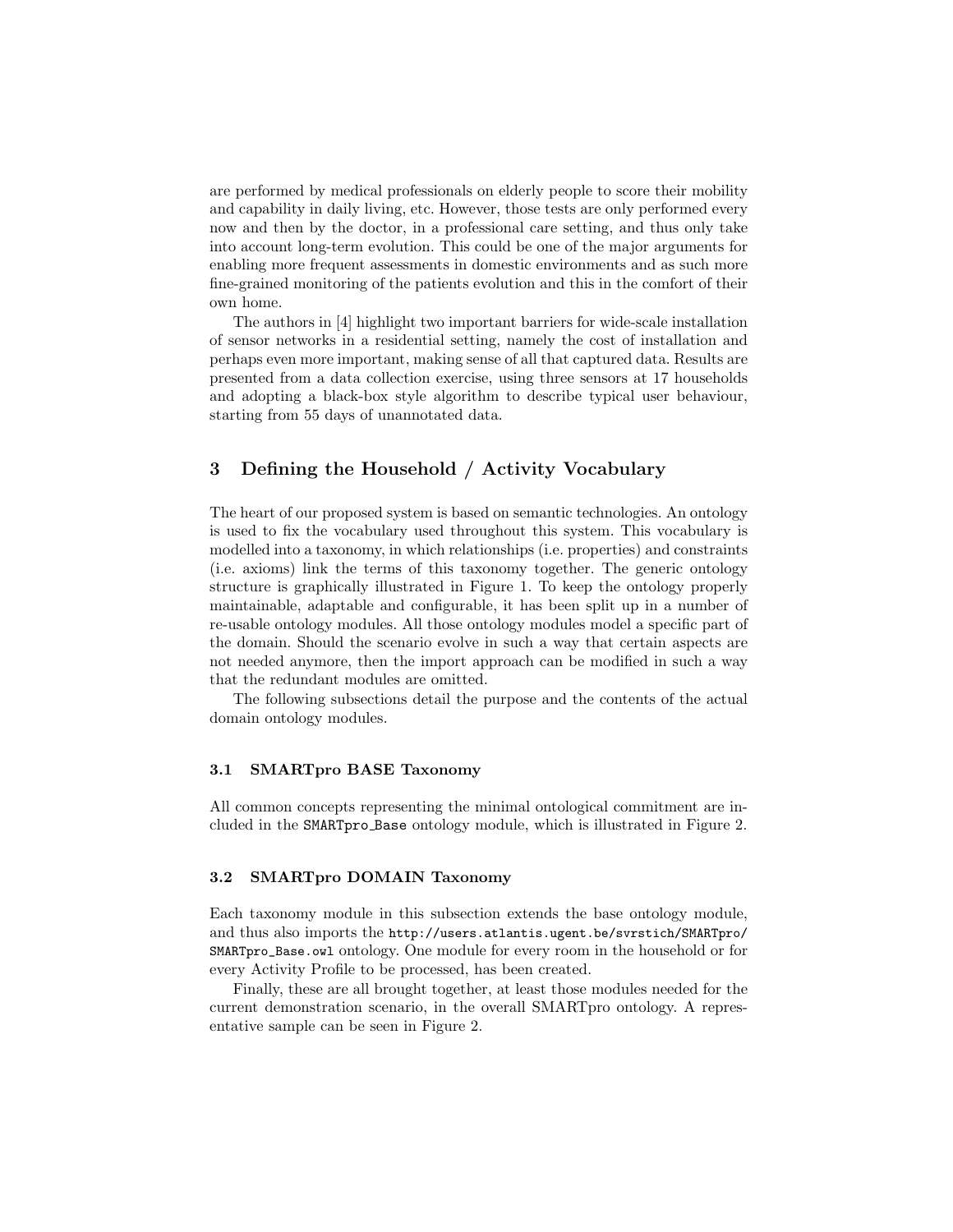

Figure 1. Ontology decomposition into separate re-usable independent modules, linked together by the import approach.



Figure 2. Overall asserted class hierarchy for the current SMARTpro scenario.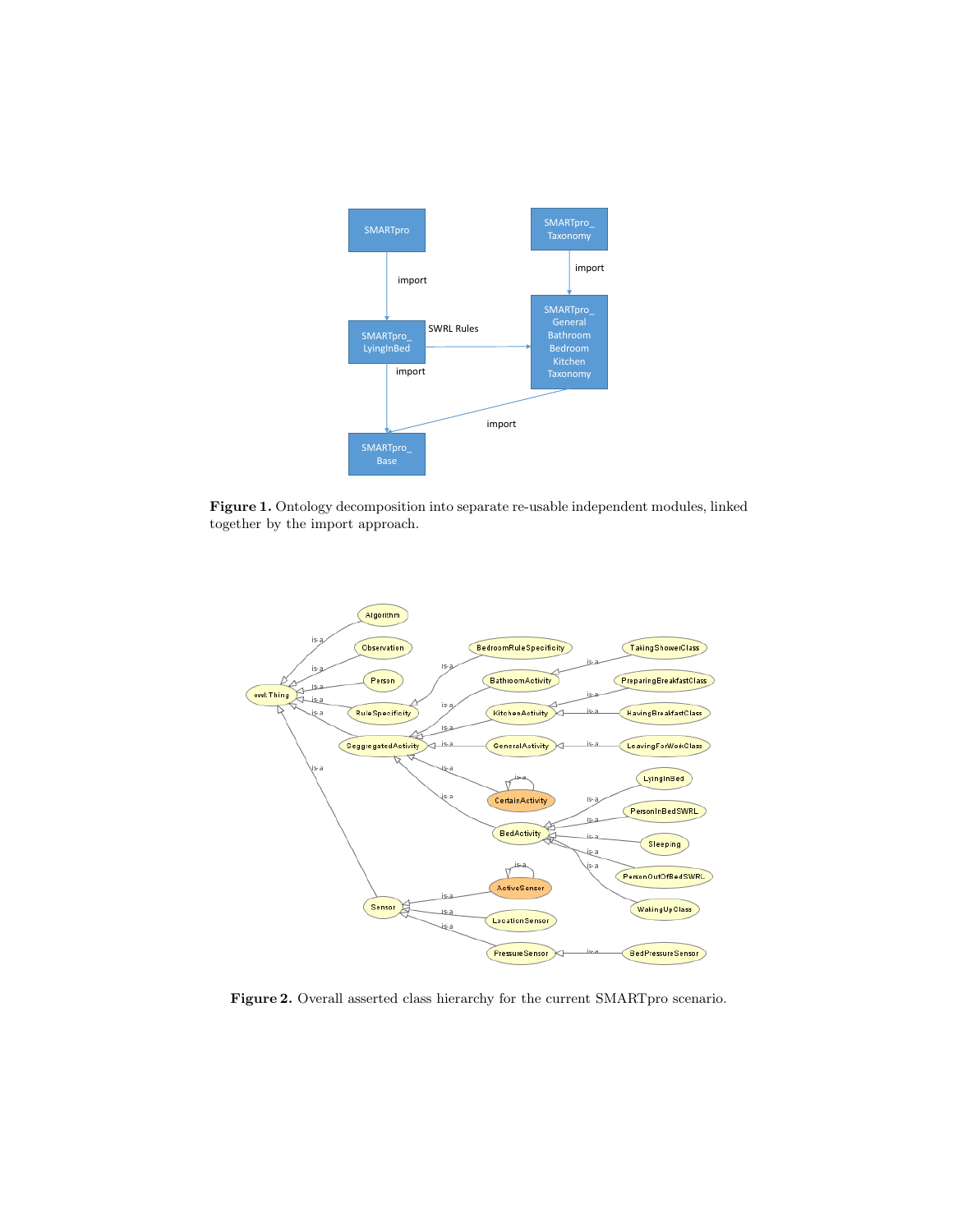# 4 Modelling Behaviour using Finite State Machines

According to the Free Online Dictionary of Computing<sup>4</sup>, a FSM or also known as a Finite State Automaton (FSA) is an abstract machine consisting of a set of states (including the initial, intermediate and final states), a set of input events, a set of output events, and a state transition function.

#### 4.1 FSM for the Activity Attribution Use-Case

We expect residents to behave in a more or less repetitive and structured manner. Note that this may not always be the case, and our approach will not be performing as desired, when the residents are rather unstructured in their daily active living. The states of the FSM are aligned with the SEGREGATEDACTIVITY concept from the domain ontology model, according to the scenario defined in Section 1.

As a base ontology model to represent the FSM, the results from the IST ELENA project [3] have been adopted, more specifically, the OWL ontology for state machines in the context of navigation and interaction modelling for web-based and hypermedia systems by Peter Dolog [2].



Figure 3. FSM for the multi-person household scenario.

In Figure 3, the actual FSM is presented. It has to be read from left to right. According to the defined scenario, for two residents: 1. The resident wakes up (Waking Up). 2. The resident takes either a shower (Taking Shower) or prepares breakfast (Preparing Breakfast). 3. After that, any of the two residents have breakfast (Having Breakfast) together. 4. One of the residents starts reading the newspaper (Reading Newspaper). 4a. However, before being allowed to do

 $^4$  http://foldoc.org/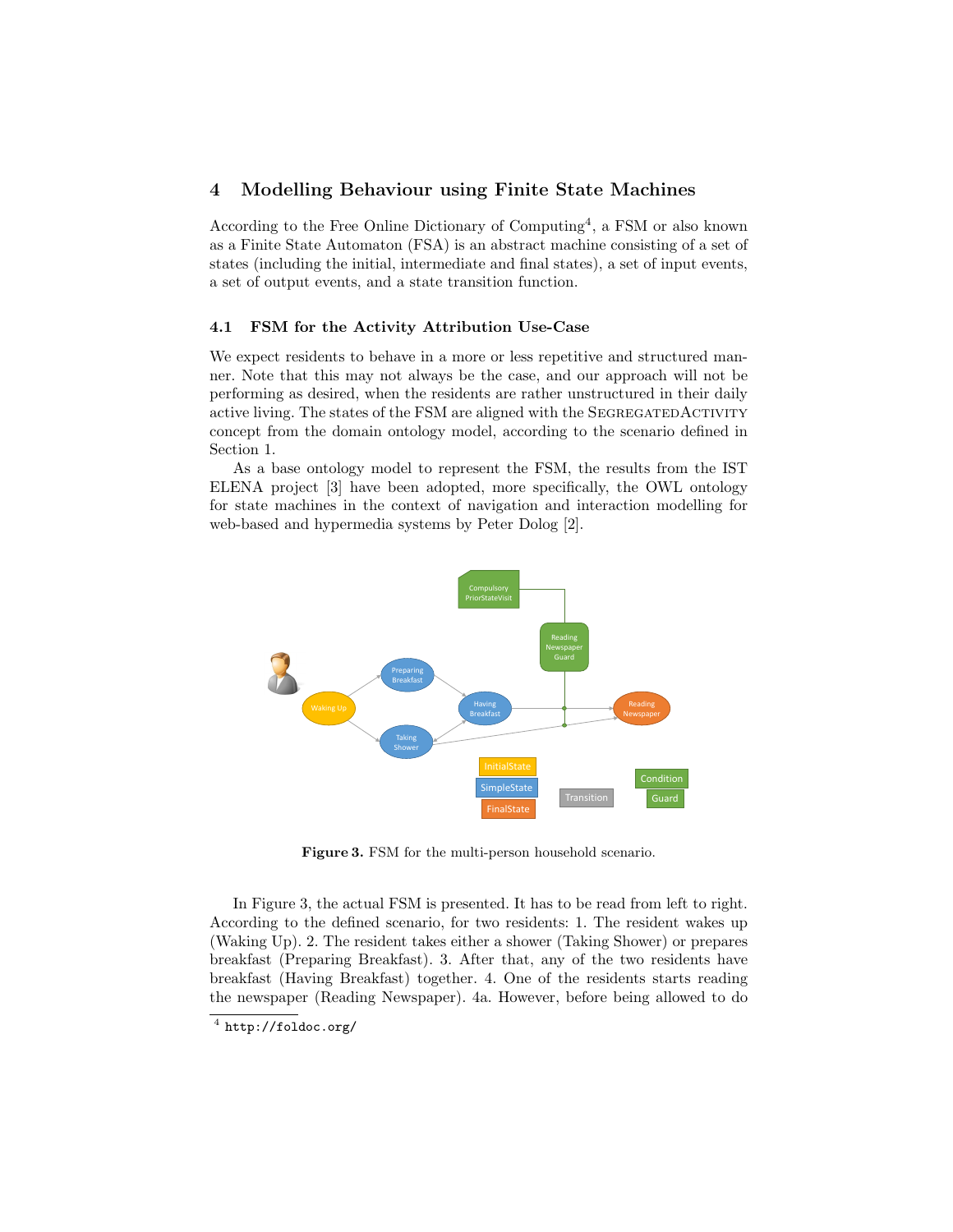that, there is a conditional guard (Reading Newspaper Guard) on the transition between having breakfast and reading the newspaper. 4b. In this situation this guard models that the resident should first have taken a shower (Compulsory Prior State Visit). 5. The other resident, which does not satisfy the condition defined in the guard, takes a shower (Taking Shower). 6. Now the second resident can also start reading the newspaper (Reading Newspaper).

In an M:N setting, i.e. more than one FSM belonging to more than one resident, multiple instances of such FSMs, each modelling slightly different situations, might be present. The goal of the detailed system is that, by analysing the incoming Activity Profiles from the low-level activity profile recognition algorithms – the actual detection of the activities is beyond the scope of this research, i.e. it is assumed that certain activities can be detected by an external system, but whom actually performed those is to be determined – it can find either one or more correct FSMs, still satisfying the sequence of already detected Activity Profiles. Moreover, as every FSM is linked in the system belonging to / representing the behaviour of a resident, we can conclude which resident has been responsible for the detection of those Activity Profiles. The system has been engineered in such a way that a true M:N situation can be supported. That is, every resident can have multiple instances of finite state machines. On the other hand, any given FSM can be linked to one or more residents.

## 4.2 Detecting the Appropriate FSM for the Resident, Using a Similarity Measure

The incoming sequence of detected Activity Profiles might not always correspond 100% with the pre-determined knowledge model. Perhaps, though, a similarity of 90% can be sufficient to make a well educated guess as to whom was actually executing those activities. To be able to calculate this similarity a certain similarity measure is needed.

The problem of measuring "similarity" of objects arises in many applications, and many domain-specific measures have been developed, e.g., matching text across documents or computing overlap among item-sets. Jeh and Widom [5] propose an approach, applicable in any domain with object-to-object relationships, which measures similarity of the structural context in which objects occur, based on their relationships with other objects. Given the graph-like triple nature of an FSM and indeed ontologies, this approach could be very effective. It calculates a measure that says "two objects are similar if they are related to similar objects." This general similarity measure, called SimRank, is based on a simple and intuitive graph-theoretic model.

### 4.3 Finite State Machine Generator

In the previous subsections, the approach with using FSMs for the modelling and attribution of sequences of Activity Profiles to members of the household, has been detailed. Of course, before this methodology and corresponding algorithms can be used in a real-life setting, the actual FSMs corresponding to the typical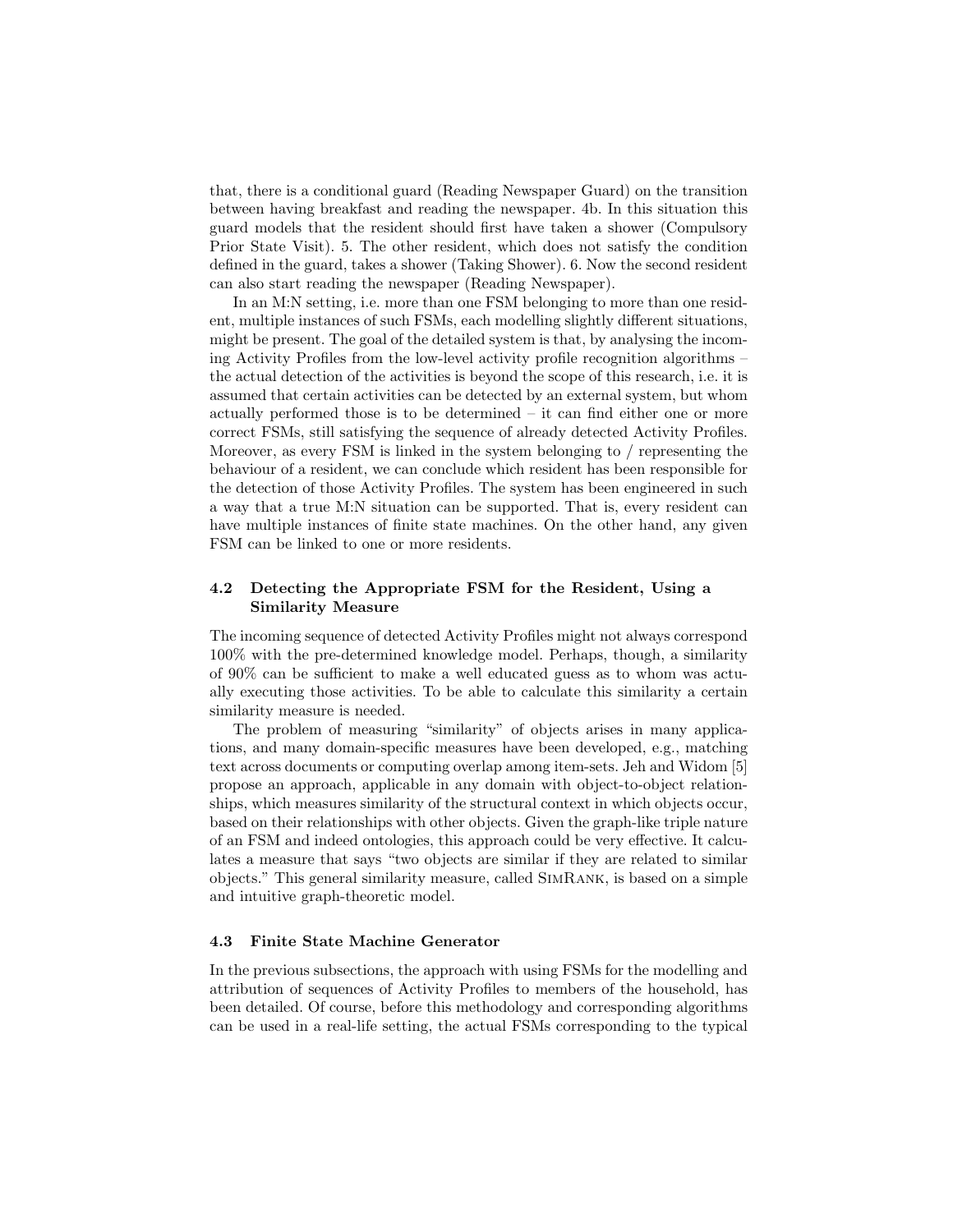behaviour of the residents need to be instantiated. The approach adopted for this research has been to ask the residents to keep track of their typical behaviour during a number of days. The resulting logfiles were then fed into the system to generate the corresponding FSMs from. A small sample of such a logfile is given in the listing below.

 $29/06$  7:00: Kate wakes up  $29/06$  7:02: Kate prepares breakfast  $29/06$  7:05: William wakes up  $29/06$  7:07: William takes a shower  $29/06$  7:20: Kate and William have breakfast together  $29/06$  8:00: William reads the newspaper  $29/06$  8:00: Kate takes a shower

# 5 Architecture

Figure 4 portrays the components and data flow involved in tracking multiperson households, expanding on previous research into our generic MASSIF [1] platform.

#### 5.1 Data Producers (Module I)

Denoted with the title "DYAMAND", reference is made towards the integration with the DYAMAND platform [7]. DYAMAND serves as the low-level sensor integration platform, used as a generic data provisioning component.

## 5.2 Conversion of Process Data into Activity Profiles (Module II)

The raw low-level data produced by the sensors can potentially generate highfrequency data samples.The aim of the services in "External Sources" module is to gather this data, execute proprietary algorithms on it in order to generate what has been referred to as "Activity Profiles" earlier on.

## 5.3 Preparing the Data (Module III)

Detected Activity Profiles are communicated to the MASSIF platform by means of the interface provided by the "Gateway" component.

Multiple sub-ontology modules have been created to support transparent personalisation and easy adaptation. The second component in Module III can be used to convert non-semantic data into semantic information, as well as to verify the correct formation of the incoming JSON fragment.

### 5.4 Data Broker (Module IV)

Module IV represents a data brokerage system. Its purpose is to streamline incoming data distribution. After all, the services responsible for the actual processing of the incoming data.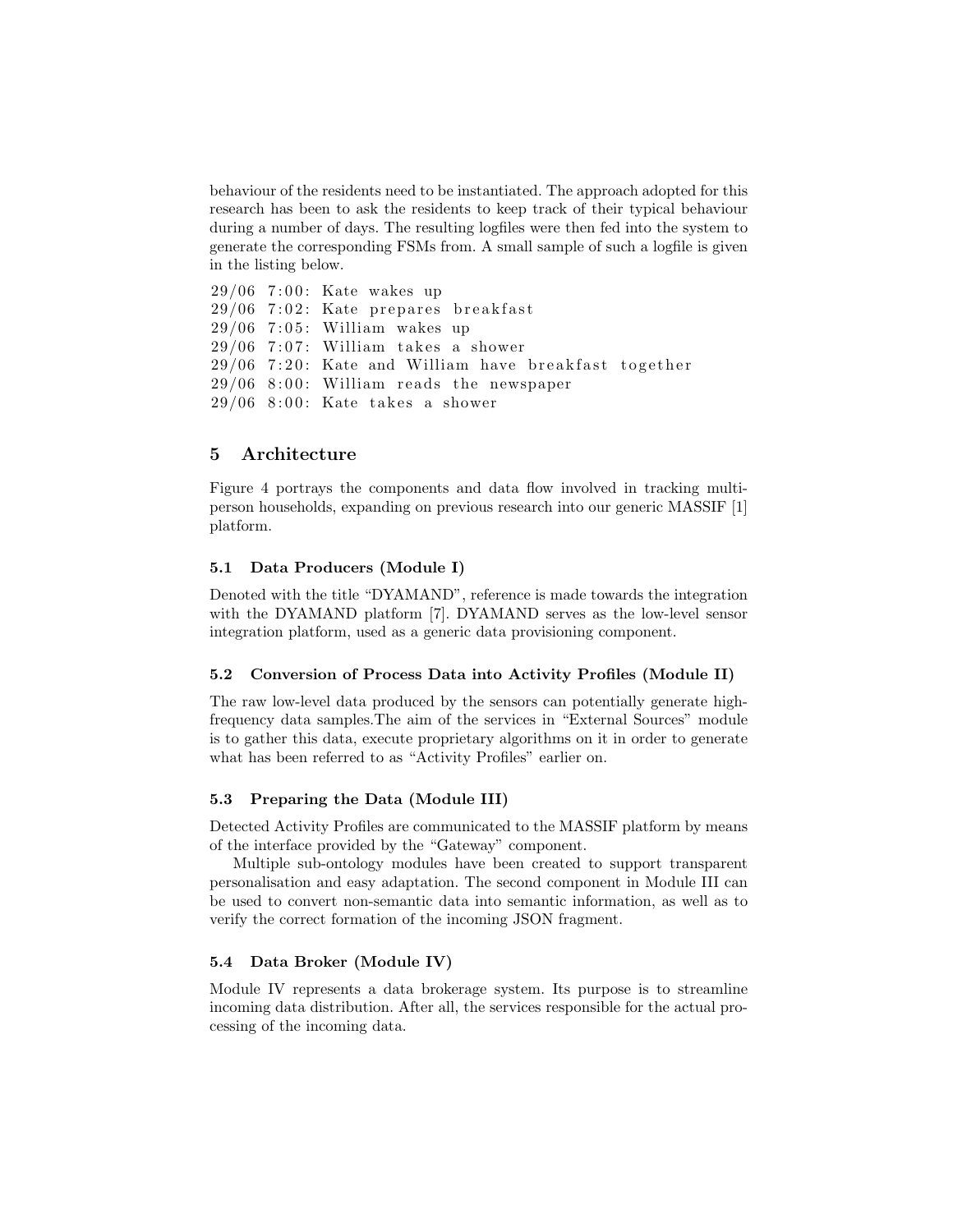

Figure 4. Overview of components required to demonstrate multi-person household activity attribution.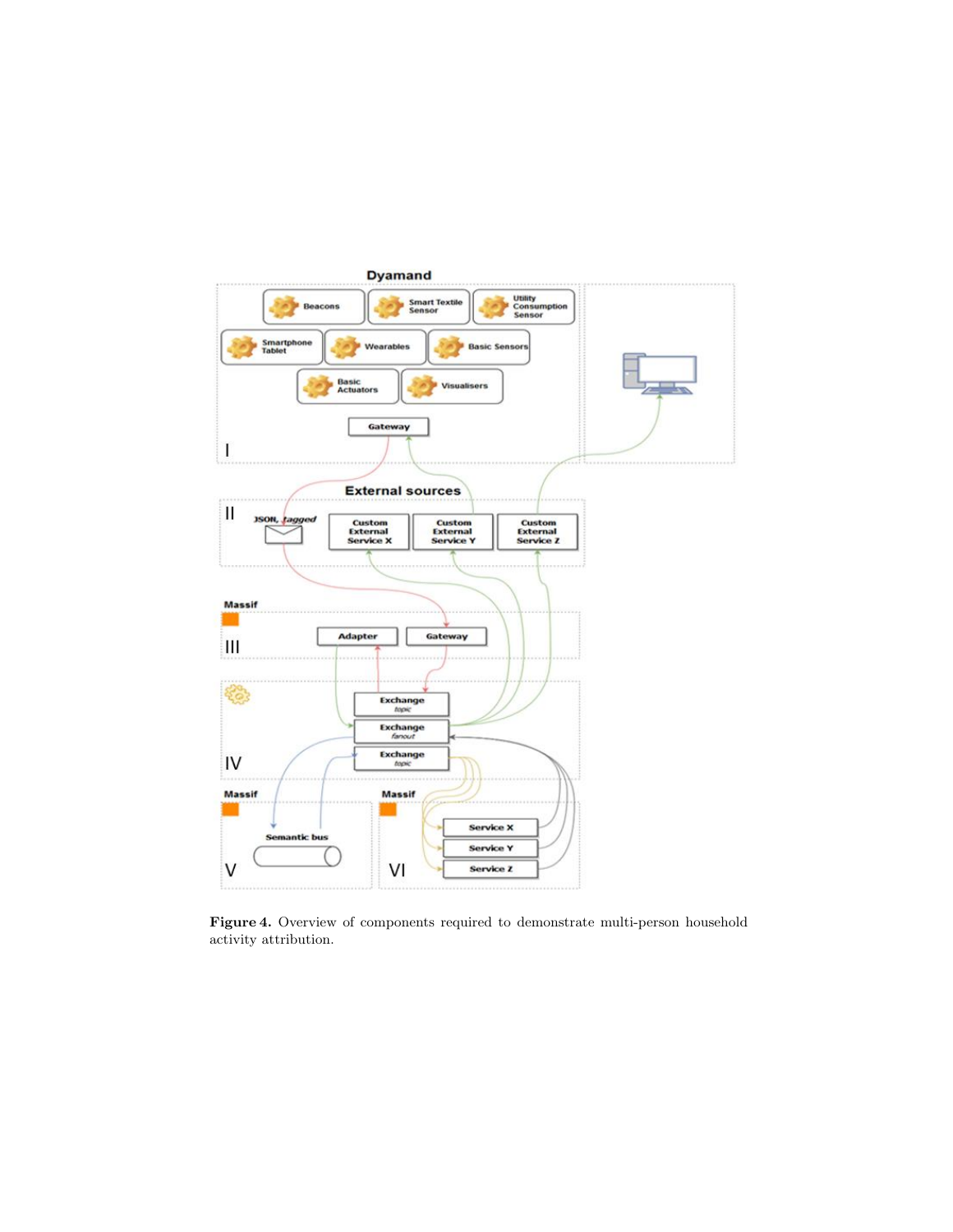#### 5.5 Intelligent Data Distribution (Module V)

The native message brokering system, as provided by the platform in Module IV, lacks support for intelligent data processing, e.g. by means of descriptionlogics reasoning. The service subscribes for specific information, but cannot do this using first order logic. Therefore, the Semantic Communication Bus (SCB) enhances the data brokerage system by subscribing to all passing messages.

#### 5.6 Activity Profile Clustering through FSM Analysis (Module VI)

In what has been presented so far, data engineering and communication mechanisms have been detailed.

The following paragraphs present in more detail how the algorithms are enabled in the MASSIF platform.

MCI Service In MASSIF a service that converts data into information, and processes this information to create knowledge is named a Meta-Context Information (MCI) Service.

Activity Profile Attribution Service This is the service responsible for attributing the detected Activity Profiles to a resident in the monitored household, and this based on what is specified in the knowledge model, i.e. in the FSMs. On a high level, the process of performing this attribution uses a combination of code-based programming and SPARQL queries (between brackets where applicable) and can be summarised as follows:

1. The FSM instance that contains a state representing the activity profile is queried. (=FIND FSM FOR ACTIVITY PROFILE)

2. For the given state from the FSM at hand, several specific cases need to be analysed and treated differently:

2.a. Check whether the given state represents an initial state in the FSM. (=ASK STATE INITIAL)

2.a.1. Execute the logic for an initial state in the FSM, i.e. check all clusters currently being found for all actors, until an empty cluster is found. After all, an initial state has to start from an empty cluster.

2.a.2. If it is an initial state, add it to an empty cluster or create a new cluster.

2.b. Check whether the given state represents a simple state in the FSM.  $(=\!\!ASK\_STATE\_SIMPLE)$ 

2.b.1. Execute the logic for a simple state in the FSM, i.e. check all clusters currently being found for all actors, until an appropriate cluster is found, i.e. a cluster where the last activity profile matches the previous FSM state of the current activity profile being analysed. (=QUERY PREVIOUS STATE)

2.b.2. Iterate through all potential previous states according to the FSM ontology, until in the inner loop a cluster has been found where it can be added to.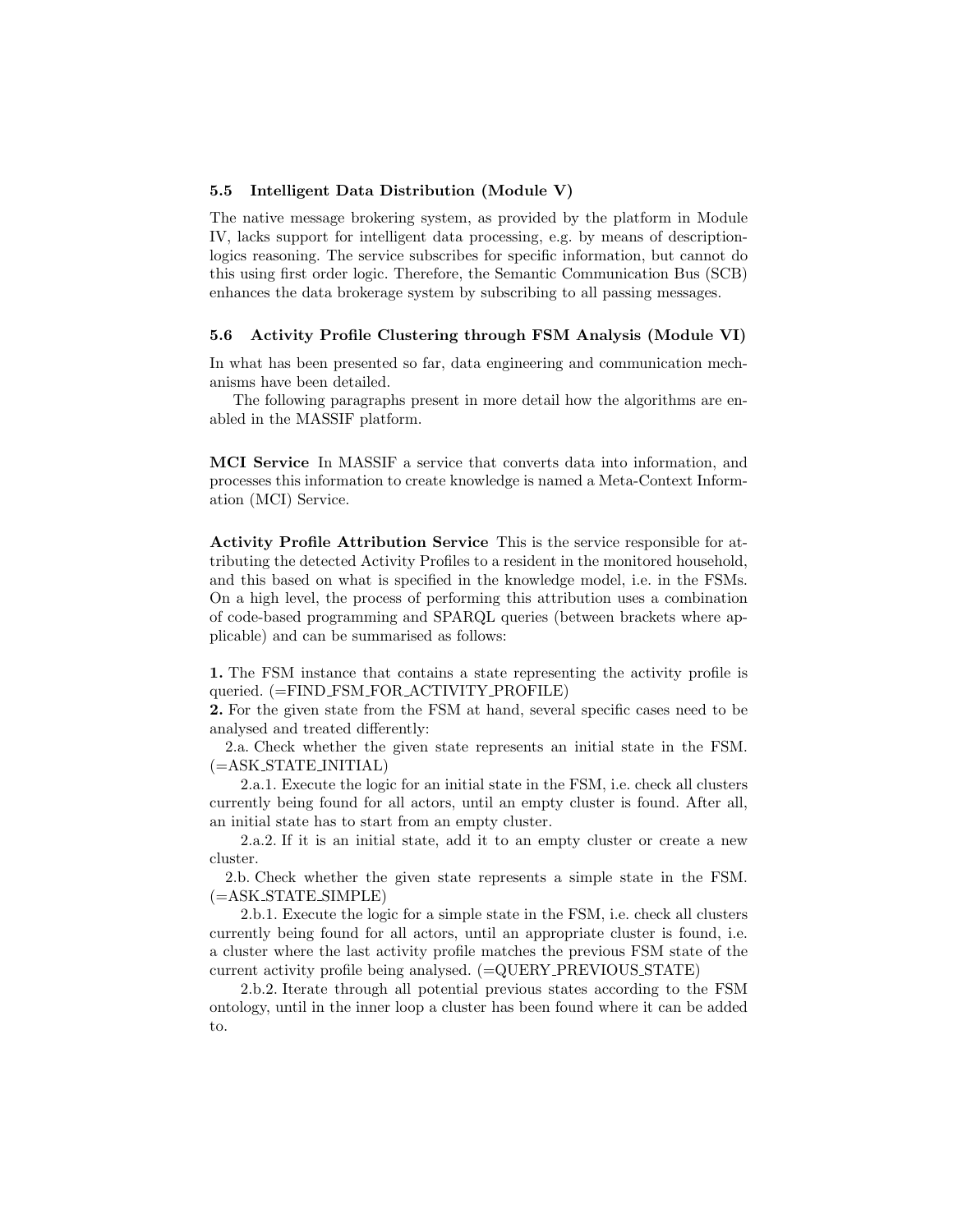2.b.3. Iterate through all clusters already present for one or more actors, and see whether the current activity profile being analysed can be added to that cluster.

2.b.4. Check whether a guard is attached to the transition between the two states, and if so, if the guard has been satisfied.  $(=\text{QUERY} \text{TRANSITION} -$ GUARD STATE)

2.c. Check whether the given state represents a final state in the FSM. (=ASK - STATE FINAL)

2.c.1. Execute the logic for a Final State in the FSM, i.e. check all clusters currently being found for all actors, until an appropriate cluster is found, i.e. a cluster where the last activity profile matches the previous FSM state of the activity profile being analysed.

2.c.2. Finalise the current FSM.

Performance evaluation The performance in terms of Round Trip Time (RTT) has been evaluated. On a laptop, running Windows 10, with an Intel(R) Core(TM) i7-6600U CPU, running at 2.81 GHz and having 15.7 GB of RAM available, the following averaged results were achieved:  $(i)$  Platform startup: 29 024ms,  $(ii)$  Activity Profile Attribution service startup: 9ms,  $(iii)$  Gateway startup + adapter registration: 60 507ms,  $(iv)$  Activity Profile Attribution algorithm cycle: 426ms,  $(v)$  Shutdown: 64ms. Apart from  $(iv)$ , these timings represent a one-time execution. The algorithmic cycle can be subdivided into JSON fragment processing and the actual FSM matching aspect. On average 90% of the time is spent on the actual algorithm itself, with the remaining on the JSON processing.

# 6 Conclusions and Future Work

Attributing detected activities in a multi-person household is a difficult task. In this paper, a semantic approach to follow-up on daily activities in a multihousehold setting has been presented. Both the software platform as well as the ontology model itself have been introduced. The algorithmic heart of the software is realised by means of ontology-based Finite State Machines. This system can help in allowing people to stay home in their habitual residences as long as possible.

The core concepts and technologies that have been used for this research are plenty, but appropriate for the tasks at hand. Ontologies have been used as central knowledge component. The SMARTpro project has allowed us to install sensors in residences, allowing us to collect data, together with a journal kept by the residents themselves. This data has been ingested through DYAMAND and processed by algorithms in the semantic MASSIF platform.

One aspect that needs more effort is the generation of the log files. It has been observed that keeping track of one's daily behaviour, in order to be able to generate a corresponding FSM, can be a very labour intensive task. More intelligent / automated approaches are definitely needed.